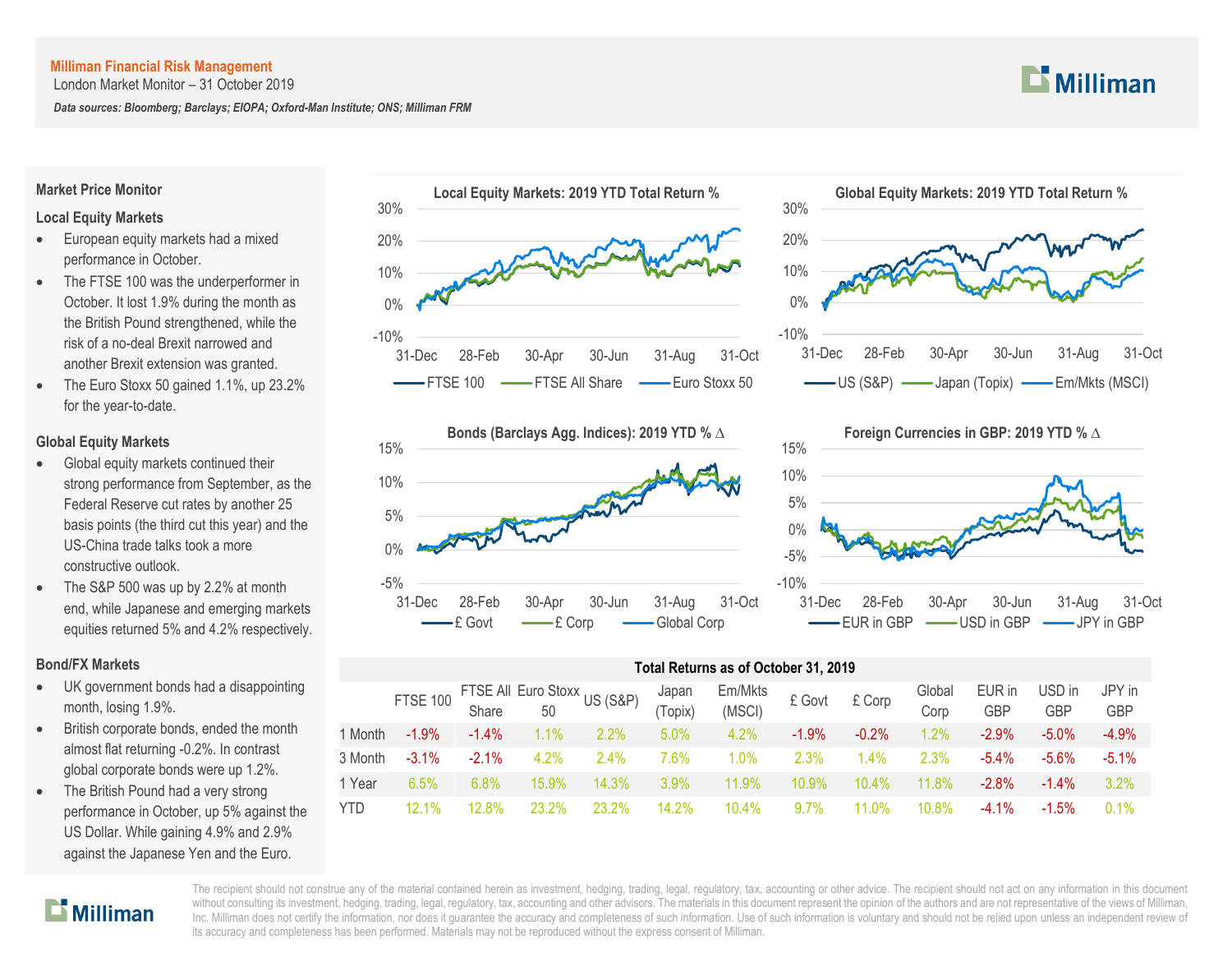**Solvency II Monitor - Rates**

**Risk Free Rates**

London Market Monitor – 31 October 2019

*Data sources: Bloomberg; Barclays; EIOPA; Oxford-Man Institute; ONS; Milliman FRM*

- GBP Solvency II risk-free rates climbed higher at all terms in October. The 20-year and 30-year rates both increased by 21 basis points, while the 10-year rate saw an increase of 18 basis points.
- European risk-free rates also increased at all terms, for the second consecutive month.
- The 20-year EUR rate saw the biggest increase, as they climbed 21 basis points during the month.
- The 10-year EUR risk-free rate increased by 18 basis points, while the 30-year rate increased by 17 basis points.
- Both GBP and EUR Solvency II riskfree rate levels remain materially lower than those at the start of the year, but above those at Q3 2019.

#### **Credit Risk Adjustment**

 GBP and EUR CRAs remained unchanged at 11 and 10 basis points, respectively.





| Change in GBP Discount and CRA (bps) | <b>Change in EUR Discount and CRA (bps)</b> |       |       |       |     |            |               |       |                |       |       |       |    |
|--------------------------------------|---------------------------------------------|-------|-------|-------|-----|------------|---------------|-------|----------------|-------|-------|-------|----|
|                                      | 1Y                                          | Y5    | Y10   | Y20   | Y30 | <b>CRA</b> |               | 1Y    | Y <sub>5</sub> | Y10   | Y20   | Y30   | CR |
| Since Q3 2019                        |                                             | 15    | 18    | 21    | 21  | 0          | Since Q3 2019 | 6     | 14             | 18    |       |       | Ω  |
| Since Q2 2019                        | $-4$                                        | $-15$ | $-23$ | $-31$ | -33 | 0          | Since Q2 2019 | 0     | -3             | $-15$ | $-26$ | $-22$ | 0  |
| Since Q1 2019                        | $-14$                                       | $-31$ | -39   | $-45$ | -44 | 0          | Since Q1 2019 | $-13$ | $-28$          | -45   | -61   | -49   | Λ  |
| Since Q4 2018                        | -28                                         | -56   | -63   | -66   | -64 |            | Since Q4 2018 | -13   | -47            | -80   | -97   | -81   | Ŋ  |





|      | nge in GBP Discount and CRA (bps) |                 |       |     |            | <b>Change in EUR Discount and CRA (bps)</b> |          |       |       |     |     |            |  |
|------|-----------------------------------|-----------------|-------|-----|------------|---------------------------------------------|----------|-------|-------|-----|-----|------------|--|
| 1Y   | Y5                                | Y <sub>10</sub> | Y20   | Y30 | <b>CRA</b> |                                             | 1Y       | Y5    | Y10   | Y20 | Y30 | <b>CRA</b> |  |
|      | 15                                | 18              | 21    | 21  |            | Since Q3 2019                               | 6        | 14    | 18    |     |     |            |  |
| $-4$ | $-15$                             | $-23$           | -31   | -33 | $\Omega$   | Since Q2 2019                               | $\Omega$ | $-3$  | $-15$ | -26 | -22 |            |  |
| -14  | -31                               | $-39$           | $-45$ | -44 | 0          | Since Q1 2019                               | -13      | $-28$ | -45   | -61 | -49 | $\Omega$   |  |
| -28  | -56                               | -63             | -66   | -64 |            | Since Q4 2018                               | $-13$    | -47   | -80   | -97 | -81 |            |  |

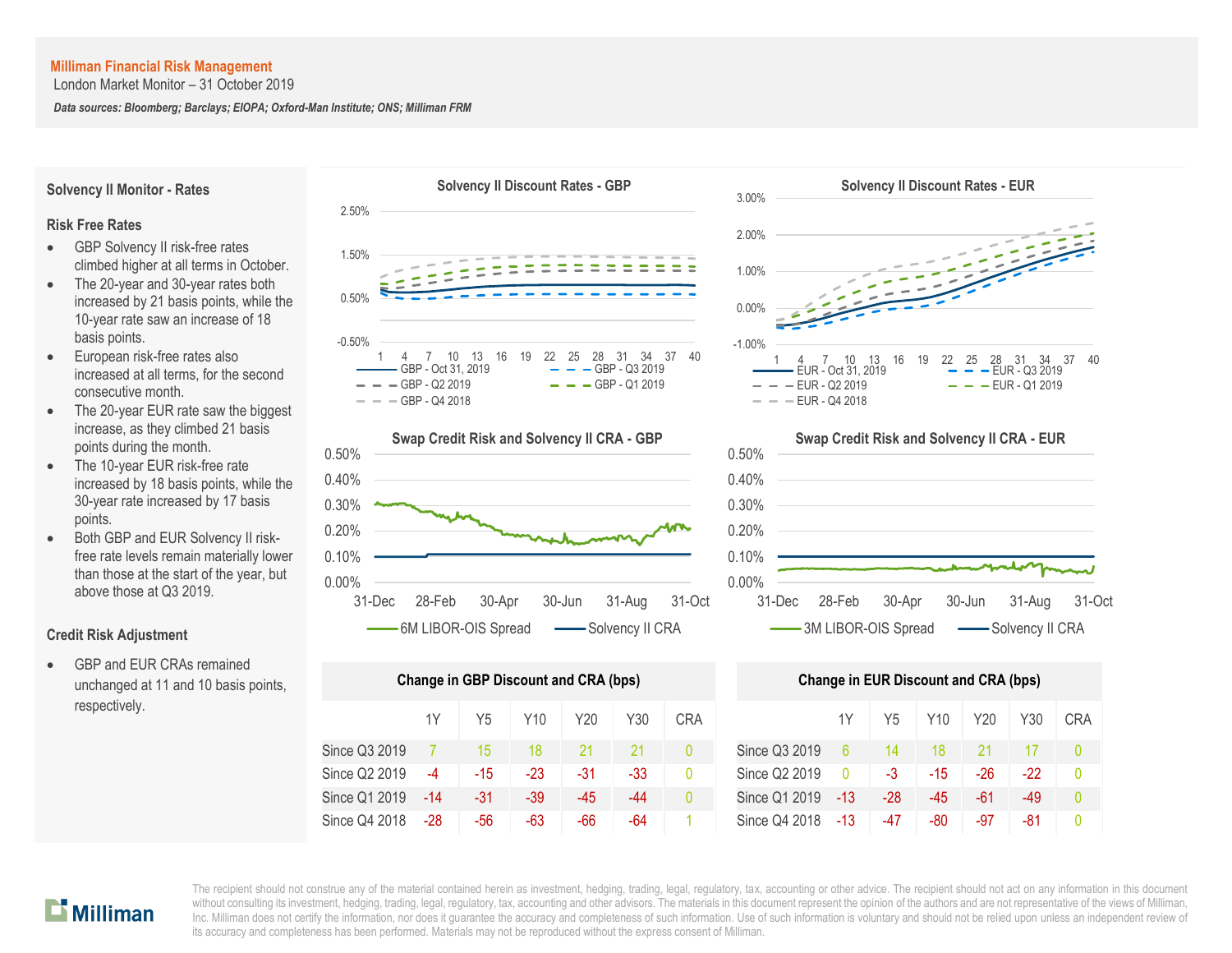London Market Monitor – 31 October 2019

*Data sources: Bloomberg; Barclays; EIOPA; Oxford-Man Institute; ONS; Milliman FRM*

#### **Solvency II Monitor - Spreads**

#### **Fundamental Spreads**

- The fundamental spread data shown is for the end of September.
- There were no material changes since the last report.





The **Solvency II risk-free discount rates** are based on applying the Smith-Wilson Extrapolation to LIBOR swap rates sourced from Bloomberg (current curve is for 31/10/19) and applying the Credit Risk Adjustment as defined in the Technical Specs.

The **Credit Risk Adjustment** is a component of the risk-free discount curve defined by EIOPA. It is calculated from actual experience in the 'LIBOR-OIS' spread (3 months for EUR, 6 months for GBP), and is bounded between 0.10 and 0.35. We show actual LIBOR-OIS spread levels and the defined CRA, for both GBP and EUR.

**EIOPA fundamental spreads** show the credit spread corresponding to the risk of default or downgrading of an asset. This is shown here across financial and nonfinancial assets, credit quality steps 0-3 and durations of 1-30 years. The data is provided by EIOPA and as of 30/09/19. **Fundamental spread** = maximum (probability of default + cost of downgrade; 35% of long-term average spread). In the tables we show the '**before floor'** measure = probability of default + cost of downgrade.

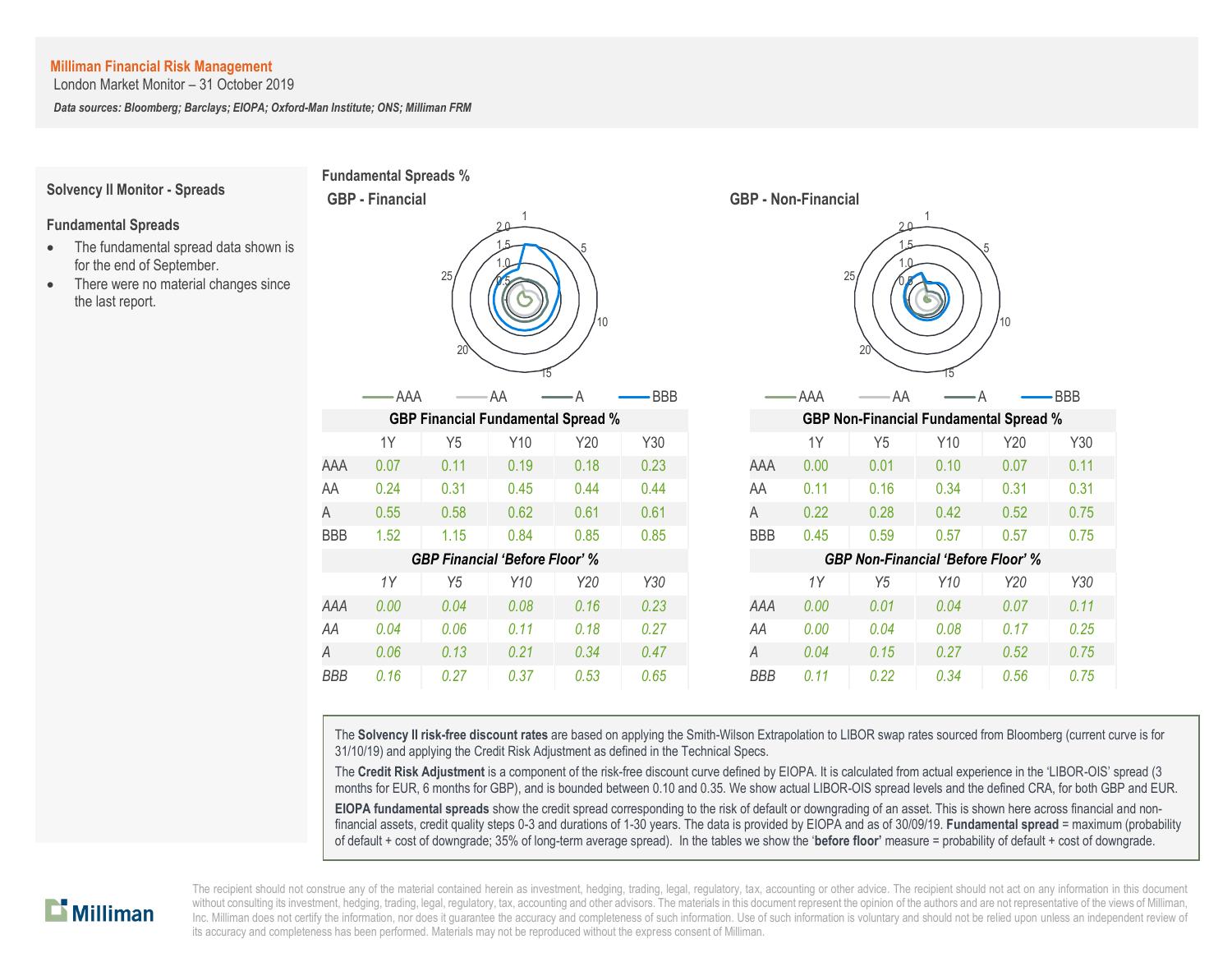London Market Monitor – 31 October 2019

*Data sources: Bloomberg; Barclays; EIOPA; Oxford-Man Institute; ONS; Milliman FRM*

## **UK Inflation Monitor**

- CPI inflation remained unchanged at 1.7% in September.
- RPI inflation measure declined by 20 basis points to 2.4%.
- According to the ONS : *"The largest downward contributions, came from motor fuels, second-hand cars, and electricity, gas and other fuels. These downward movements were offset by upward movements from furniture, household appliances, hotel overnight stays, and from recreation and culture items."*
- Average earnings in August dropped by 10 basis points to 3.8%. Despite this decline, they remain 90 basis points above their historical average.
- There were no updates to the GDP figure.

## **House of Lords' Report**

- On the 4<sup>th</sup> September 2019, the Chancellor of the Exchequer and the Chair of the UK Statistics Authority (UKSA) [responded](https://www.parliament.uk/business/committees/committees-a-z/lords-select/economic-affairs-committee/inquiries/parliament-2017/the-use-of-rpi/the-use-of-rpi-publications/) to the Lords' Economic Affairs Committee.
- UKSA have proposed the publication of RPI to be stopped at some point in the future. While in the interim, the shortcomings of RPI to be addressed by bringing the methods of Consumer Price Index including owner occupiers' housing costs (CPIH) into it.
- The Chancellor is unable to consent the introduction of the change UKSA have proposed to align RPI with CPIH, earlier than 2025.
- The government will consult publically in 2020, whether this change should be made earlier than 2030.
- The government has no current plans to stop issuing gilts linked to RPI.
- The Chancellor has rejected the UKSA proposal to remove the requirement on UKSA to publish RPI.









Historical year-on-year inflation rate is assessed by the % change on:

- **Consumer Price Index (CPI)** measuring the monthly price of a basket of consumer goods and services
- Retail Price Index (RPI) similar to CPI, but the main difference due the addition of mortgage payments, council tax and other housing costs
- A **Average Earnings** measuring the average total weekly employee remuneration over the previous 3 months.

Projection year-on-year inflation rate is the forward rate calculated from market data:

- **Derivatives Market View** constructed from zero coupon inflation par swap rates against the RPI index at various tenors
- **Bond Market View** constructed from the difference between the nominal rates implied by the conventional gilts and the real rates implied by the index-linked (RPI) gilts.

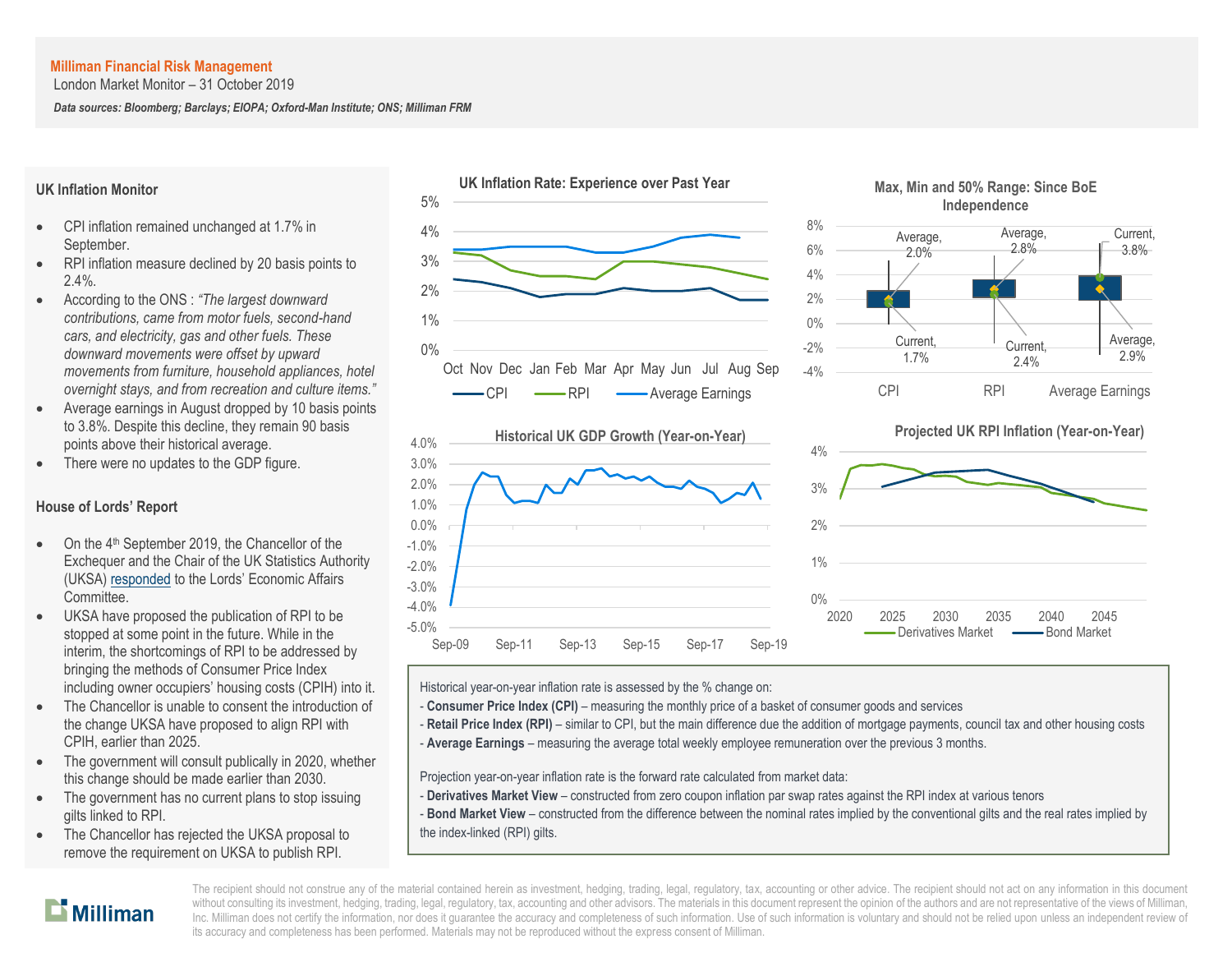London Market Monitor – 31 October 2019

*Data sources: Bloomberg; Barclays; EIOPA; Oxford-Man Institute; ONS; Milliman FRM*

#### **Volatility and Hedging Cost Monitor**

- Realised volatilities increased from the previous month for all major indices, as they all ended the month with a realised volatility of above 10%.
- The realised volatility of the FTSE 100 index was 11.5% at month-end, while the Euro Stoxx 50 and the S&P 500 realised volatilities stood at 12.5% and 10.7%, respectively.
- Volatility risk premiums initially spiked at the start of the month but soon declined, with the FTSE 100 volatility risk premium reaching 3.7% before ending the month at 1.7%. The volatility risk premiums for the S&P 500 and the Euro Stoxx 50 were 2.5% and 2% at month-end, respectively.



**Actual realised equity volatility** is measured by the weighted standard deviation of 1 month daily index change. The Exponentially Weighted Moving Average (EWMA) methodology places more importance to the recent returns in the calculation of the volatility.

**Volatility Risk Premium** is estimated as the difference between 30-day implied volatility and projected realised volatility (on data from the Oxford-Man Institute). This reflects the additional cost of hedging from purchasing a basket of options, in comparison to managing a dynamic delta hedge with futures (ignoring rolling transaction costs).

**Expected realised volatility** is an intermediate result from th[e Milliman Guarantee Index](http://uk.milliman.com/Solutions/Products/The-Milliman-Guarantee-Index-and-Milliman-Hedge-Cost-Index/)™ (MGI), which provides volatility parameters for variable annuity guarantee (VA) valuation and risk management. The levels shown are on an expected basis, and do not reflect any risk adjustment.